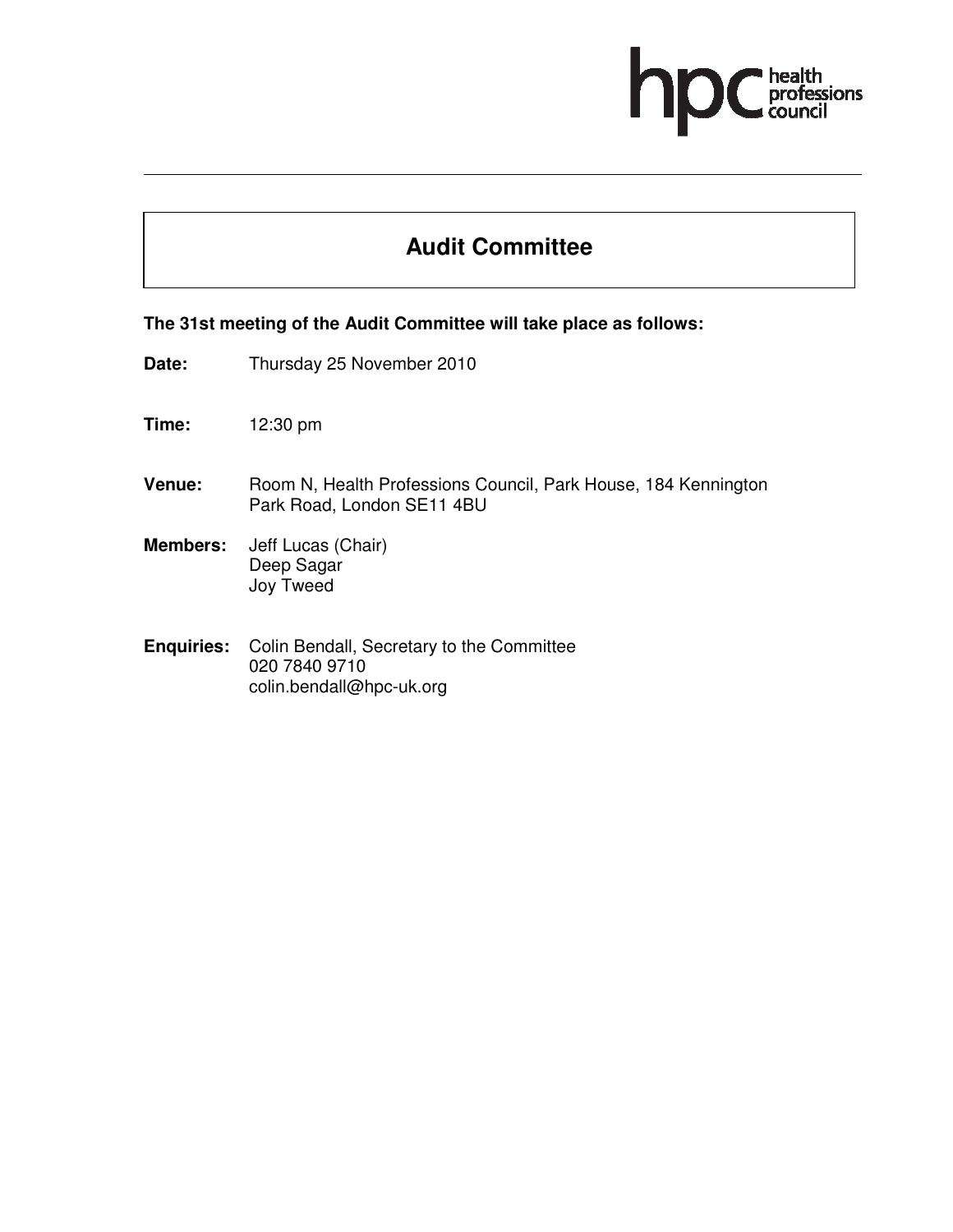# Part 1 – Public Agenda

| $\mathbf{1}$   | <b>Apologies for absence</b>                                                                                                     | verbal                   |  |  |  |  |  |  |  |
|----------------|----------------------------------------------------------------------------------------------------------------------------------|--------------------------|--|--|--|--|--|--|--|
| 2              | Approval of agenda                                                                                                               | verbal                   |  |  |  |  |  |  |  |
| 3              | <b>Declaration of members' interests</b>                                                                                         | verbal                   |  |  |  |  |  |  |  |
| 4              | Minutes of the Audit Committee meeting of 23 September 2010<br>Colin Bendall - Secretary to the Committee                        | enclosure 1<br>AUD 44/10 |  |  |  |  |  |  |  |
| 5              | <b>Matters arising</b><br>Colin Bendall - Secretary to the Committee                                                             | enclosure 2<br>AUD 45/10 |  |  |  |  |  |  |  |
| 6              | <b>Business Process Improvement report</b><br>Roy Dunn - Head of Business Process Improvement                                    | enclosure 3<br>AUD 46/10 |  |  |  |  |  |  |  |
|                | Items for discussion/approval                                                                                                    |                          |  |  |  |  |  |  |  |
| $\overline{7}$ | Internal audit workplan 2010-11: Proposed change to workplan<br>Colin Bendall - Secretary to the Committee                       | enclosure 4<br>AUD 47/10 |  |  |  |  |  |  |  |
| 8              | <b>Transfer of regulatory functions from General Social Care Council</b><br>to HPC<br>Colin Bendall – Secretary to the Committee | enclosure 5<br>AUD 48/10 |  |  |  |  |  |  |  |
| 9              | <b>Risk appetite</b><br>Roy Dunn - Head of Business Process Improvement                                                          | enclosure 6<br>AUD 49/10 |  |  |  |  |  |  |  |
| 10             | <b>Audit Committee terms of reference</b><br>Colin Bendall - Secretary to the Committee                                          | enclosure 7<br>AUD 50/10 |  |  |  |  |  |  |  |
| 11             | Any other business<br>Previously notified and agreed by the Chair                                                                |                          |  |  |  |  |  |  |  |
| 12             | Date & time of next meeting:<br>10.30 am Wednesday 16 March 2011                                                                 |                          |  |  |  |  |  |  |  |
|                | Subsequent meetings at 10.30 am:                                                                                                 |                          |  |  |  |  |  |  |  |
|                | Thursday 23 June 2011<br>Thursday 29 September 2011                                                                              |                          |  |  |  |  |  |  |  |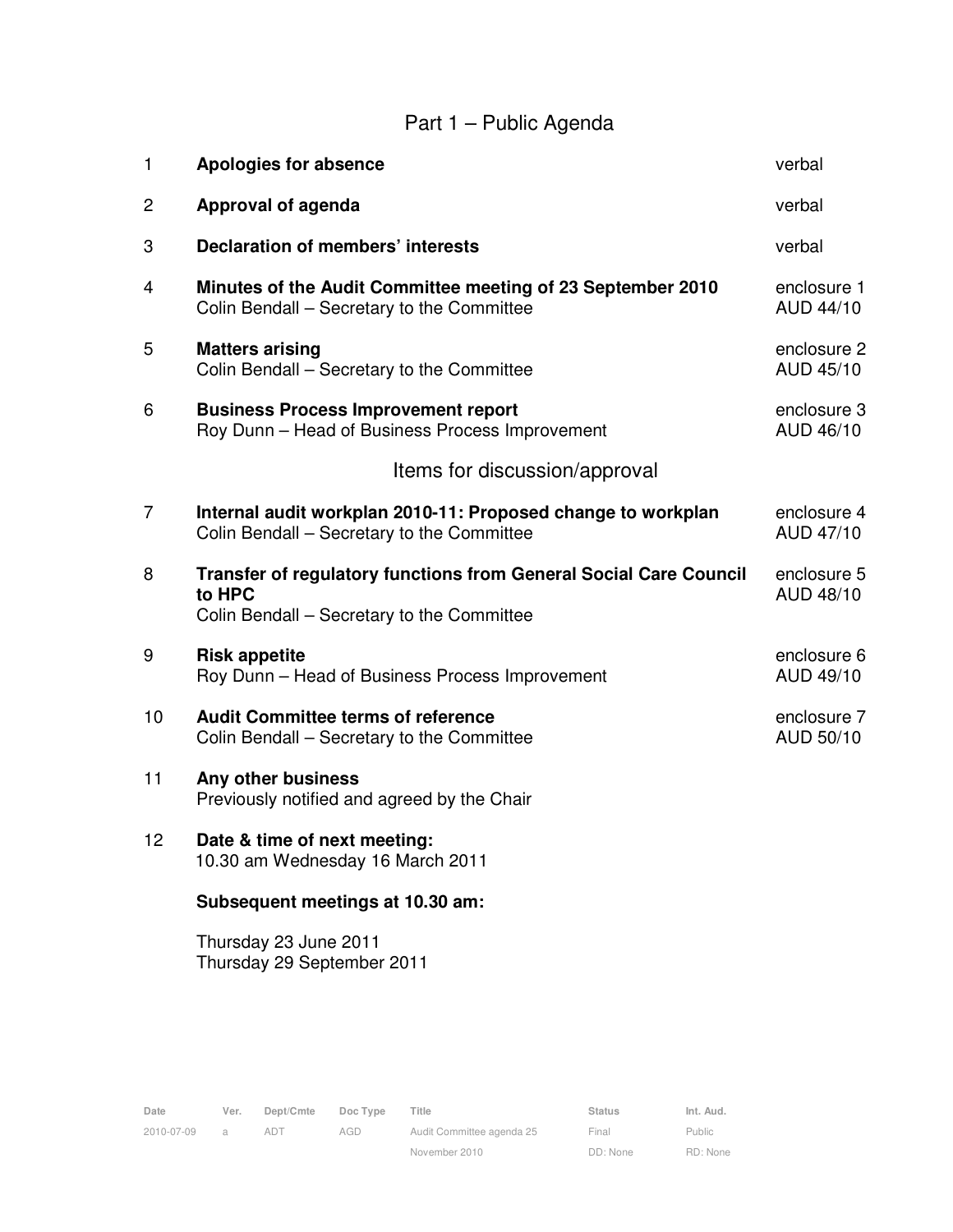#### **Resolution**

The Committee is invited to adopt one or more of the following:

'The Committee hereby resolves that the remainder of the meeting shall be held in private, because the matters being discussed relate to one or more of the following;

- (1) information relating to a registrant, former registrant or applicant for registration;
- (2) information relating to an employee or officer holder, former employee or applicant for any post or office;
- (3) the terms of, or expenditure under, a tender or contract for the purchase or supply of goods or services or the acquisition or disposal of property;
- (4) negotiations or consultation concerning labour relations between the Council and its employees;
- (5) any issue relating to legal proceedings which are being contemplated or instituted by or against the Committee or the Council;
- (6) action being taken to prevent or detect crime or to prosecute offenders;
- (7) the source of information given to the Committee in confidence; or
- (8) any other matter which, in the opinion of the Chair, is confidential or the public disclosure of which would prejudice the effective discharge of the Committee's or Council's functions.'

| Item | <b>Reason for Exclusion</b> |  |  |
|------|-----------------------------|--|--|
| 13   |                             |  |  |
| 14   |                             |  |  |
| 15   |                             |  |  |
| ۱ĥ   |                             |  |  |
|      |                             |  |  |

### Part 2 – Private Agenda

| 13 | Minutes of the private part of the Audit Committee of<br>23 September 2010<br>Colin Bendall - Secretary to the Committee | enclosure 8<br>AUD 51/10      |
|----|--------------------------------------------------------------------------------------------------------------------------|-------------------------------|
| 14 | <b>Matters arising</b><br>Colin Bendall – Secretary to the Committee                                                     | enclosure 9<br>AUD 52/10      |
|    | Items for discussion/approval                                                                                            |                               |
| 15 | National Audit Office external audit planning 2010-11<br>Gary Butler – Director of Finance                               | enclosure 10<br>AUD 53/10     |
| 16 | Presentations from short-listed internal audit firms<br>Colin Bendall – Secretary to the Committee                       | enclosures 11-14<br>AUD 54/10 |

| Date       | Ver.          | Dept/Cmte | Doc Type | Title                     | <b>Status</b> | Int. Aud. |
|------------|---------------|-----------|----------|---------------------------|---------------|-----------|
| 2010-07-09 | $\mathcal{A}$ |           | AGD      | Audit Committee agenda 25 | Final         | Public    |
|            |               |           |          | November 2010             | DD: None      | RD: None  |